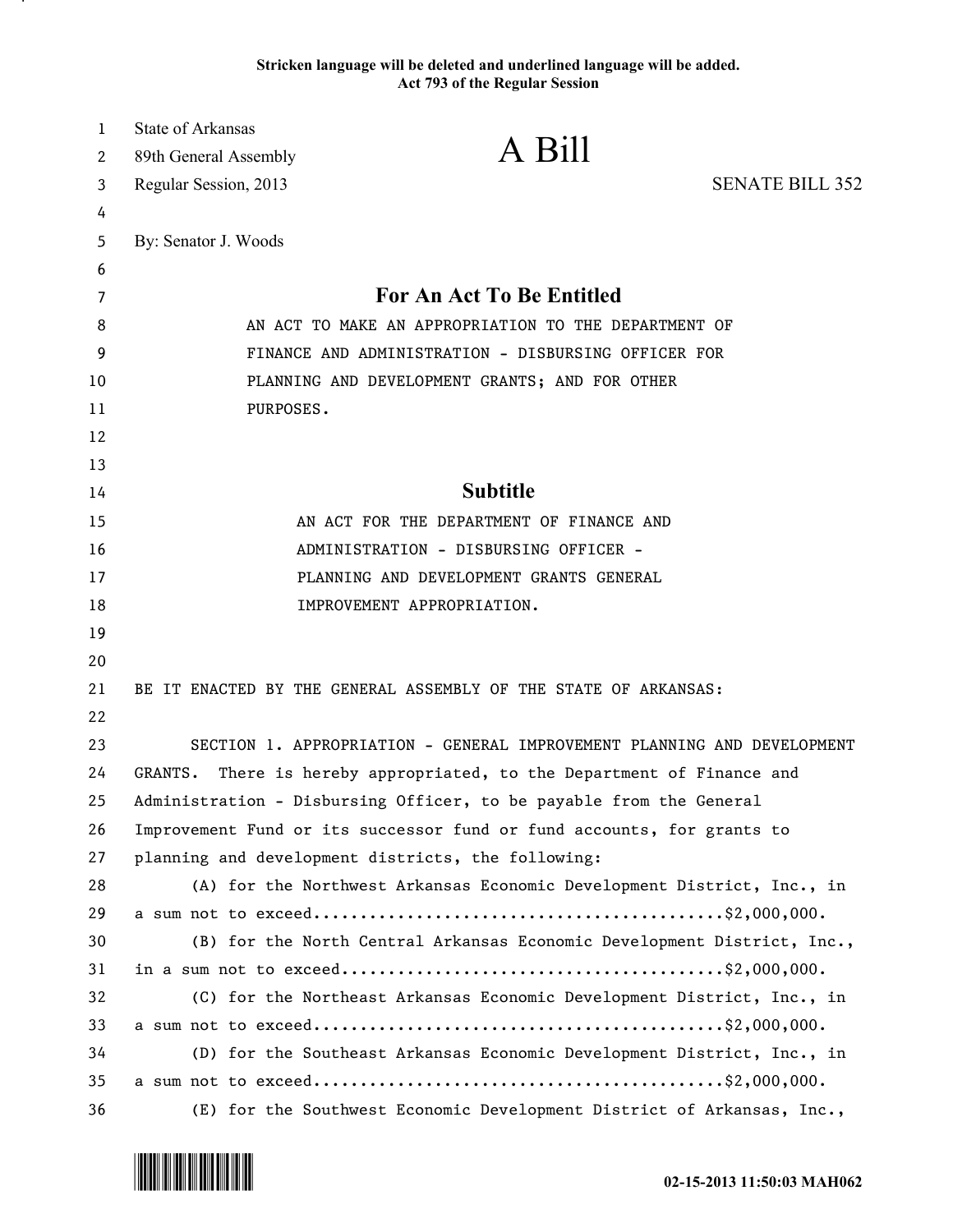in a sum not to exceed.........................................\$2,000,000. (F) for the Western Arkansas Economic Development District, Inc., in a sum not to exceed..............................................\$2,000,000. (G) for the West Central Arkansas Economic Development District, Inc., in a sum not to exceed.........................................\$2,000,000. (H) for the Central Arkansas Economic Development District, Inc., in a sum not to exceed..............................................\$2,000,000. SECTION 2. SPECIAL LANGUAGE. NOT TO BE INCORPORATED INTO THE ARKANSAS CODE NOR PUBLISHED SEPARATELY AS SPECIAL, LOCAL AND TEMPORARY LAW. Notwithstanding any other rules, regulations or provision of law to the

 contrary the appropriations authorized in this Act shall not be restricted by 13 requirements that may be applicable to other programs currently administered. New rules and regulations may be adopted to carry out the intent of the

General Assembly regarding the appropriations authorized in this Act.

 SECTION 3. DISBURSEMENT CONTROLS. (A) No contract may be awarded nor obligations otherwise incurred in relation to the project or projects described herein in excess of the State Treasury funds actually available therefor as provided by law. Provided, however, that institutions and agencies listed herein shall have the authority to accept and use grants and donations including Federal funds, and to use its unobligated cash income or funds, or both available to it, for the purpose of supplementing the State Treasury funds for financing the entire costs of the project or projects enumerated herein. Provided further, that the appropriations and funds otherwise provided by the General Assembly for Maintenance and General Operations of the agency or institutions receiving appropriation herein shall not be used for any of the purposes as appropriated in this act. (B) The restrictions of any applicable provisions of the State Purchasing Law, the General Accounting and Budgetary Procedures Law, the Revenue Stabilization Law and any other applicable fiscal control laws of this State and regulations promulgated by the Department of Finance and Administration, as authorized by law, shall be strictly complied with in disbursement of any funds provided by this act unless specifically provided otherwise by law. SECTION 4. LEGISLATIVE INTENT. It is the intent of the General